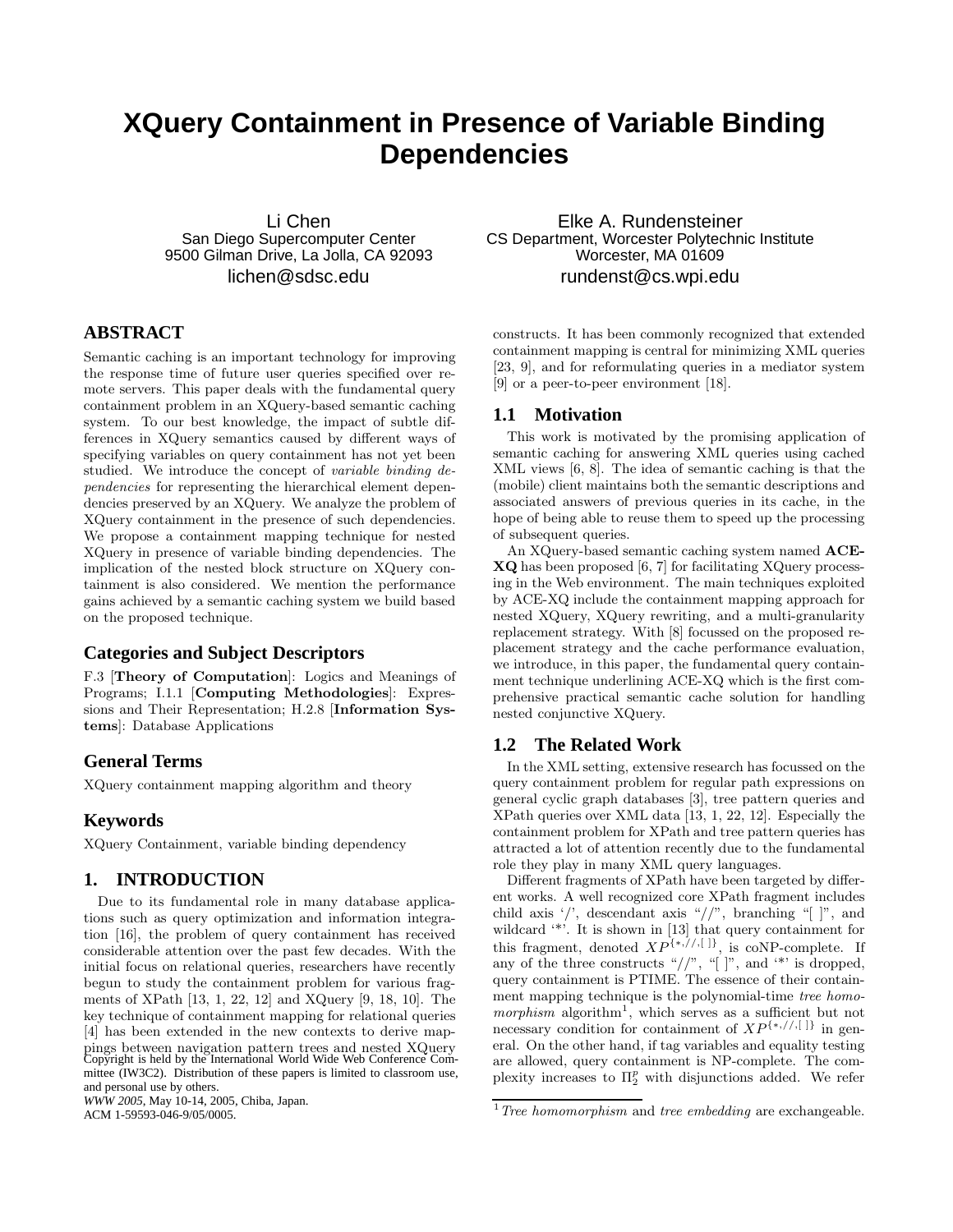the readers to [1, 22, 12] for discussions of the containment complexity results under different XPath fragments.

However, research on the containment problem for XQuery is still in its infancy. Besides using XPath expressions as the navigation mechanism, XQuery also employs other query constructs such as FLWR expressions and the nesting of query blocks. These features make XQuery more expressive than XPath. On the other hand, they also impose new difficulties on the containment problem. Specifically, difficulties arise since an XQuery cannot simply be represented by a navigation tree pattern. Hence containment mapping based on tree homomorphism alone is no longer sufficient for determining XQuery containment.

To our best knowledge, the containment of nested XQuery has so far been studied only in [9], [18], and [10]. [9] exploits XQuery containment for query optimization. It utilizes containment mapping for identifying redundant navigation patterns in a query and later for collapsing them to minimize the query. In [18], the containment of nested XQuery is researched for the purpose of rewriting queries posted on one peer to be answered by another peer. [10] studies the complexity of the problem regarding completeness.

Targeting different goals, these three works exploit different approaches. The containment mapping technique proposed in [9] essentially extends tree homomorphism between navigation patterns with additional requirements for mapping the equality-based where-conditions, groupby id and groupby value variables. In [18], two types of mappings, i.e., a query-head embedding  $E_{head}(Q_1, Q_2)$  and a query-body embedding  $E_{body}(Q_2, Q_1)$ , are employed as the sufficient conditions for deriving  $Q_1 \sqsubseteq Q_2$  (assuming  $Q_1$  and  $Q_2$  are two nested XQueries). E*head* embeds the block structure of Q<sup>1</sup> into that of Q<sup>2</sup> while E*body* embeds the navigation pattern of  $Q_2$  into that of  $Q_1$ . In [10], containment of nested XQuery is defined based on XML instance containment. The theoretical complexity result for methods that ensure completeness is established.

Among these three works, [10] presents an approach that guarantees completeness (i.e., no false negative answers). In answering-queries-using-views scenarios, it is commonly considered more crucial to guarantee the soundness while the completeness is often ignored to avoid the high complexity. For example, the containment of nested XQuery in general is coNEXPTIME when ensuring completeness [10].

In contrast, [9] and [18] attempt to provide more practical containment mapping techniques by extending tree homomorphism with additional mapping conditions. In [9], a technique is proposed for identifying redundant navigation within *one* query. It considers the mapping of equality-based where-conditions and that of variables distinguished by the set or bag semantics they each represent. However, all return expressions are considered as black-box functions and ignored in the containment mapping process. This containment mapping technique is hence a not suitable foundation for determining the containment relationship between two queries. This is obvious considering the fact that whether the direct bindings of variable  $v$  or subelements obtained from further navigation of v's bindings are returned does make a major difference in the query result.

Furthermore, neither of the two techniques considers the effect of dependencies among variable bindings on the query result and consequently on the containment result. In Section 1.3, we give examples of subtle differences in XQuery

semantics caused by different dependencies among the specified variables. Since these two techniques have failed to address the critical effect of such differences on the query containment result, we propose our containment mapping approach which provides sufficient mapping conditions for correctly deriving the containment decision.

#### **1.3 Problem Analysis**

In this work, we target the containment problem for nested XQuery. We consider a core fragment of XQuery that allows nested blocks, conjunctive equality-based conditions, set and bag semantics. Disjunctions, negations, universal quantifier and tag variables are not considered. This XQuery fragment is the same as that being studied in [9]. [18] and [10] study a subset of this fragment as they exclude the bag semantics.

| for \$t in document("bib.xml")//book/title,<br>\$a in document("bib.xml")//book/author<br>return <pairq1> \$t, \$a<br/><math>&lt;</math>/pairQ1&gt;</pairq1> | for \$b in document()//book,<br>where some \$p in \$b/price<br>satisfies \$p=30<br>return <pairq2> \$t,\$a/last<br/>O1<br/><math>&lt;</math>/pairQ2&gt;</pairq2>              | \$t in \$b/title, \$a in \$b/author<br>" |  |
|--------------------------------------------------------------------------------------------------------------------------------------------------------------|-------------------------------------------------------------------------------------------------------------------------------------------------------------------------------|------------------------------------------|--|
| for \$b in document()//book<br>return <pairq3><br/>{for \$t in \$b/title, \$a in \$b/author<br/>return \$t, \$a}<br/><math>&lt;</math>/pairQ3&gt;</pairq3>   | for \$b in document()//book<br>return <pairq4><br/>{for \$t in \$b/title return \$t},<br/>{for \$a in \$b/author return \$a}<br/><math>&lt;</math>/pairQ4&gt;<br/>U3</pairq4> |                                          |  |

**Figure 1: Example Queries**

Now let us consider the example queries in Figure 1. All four queries  $Q_i$  (*i*=1..4) specify \$t and \$a and return their bindings in the results. Suppose the input document bib.xml is shown at the left top corner in Figure 2, we can see that their results  $R_{Qi}$  (*i*=1..4) (also shown in Figure 2) are all different due to the subtle differences in their variable specifications and nested block structures. Suppose that the DTD for bib.xml specifies <!Element book(title, author∗, publisher?, price?)>. R*<sup>Q</sup>*<sup>1</sup> contains six title and author pairs derived from all combinations of the \$t and \$a bindings documentwide regardless of whether the paired *title* and *author* elements belong to the same book. In contrast, the \$t and \$a bindings in  $Q_2$  are specified based on \$b. Therefore, the *title* and author elements corresponding to different book parents do not appear in the same pair in R*<sup>Q</sup>*2. For example, t2 is paired with a1 and a2 but not with a3 in R*<sup>Q</sup>*2.



**Figure 2: bib.xml and Example Query Results**

The differences in the structure of R*<sup>Q</sup>*<sup>1</sup> versus that of R*<sup>Q</sup>*<sup>2</sup> can be intuitively explained by the differences in specifying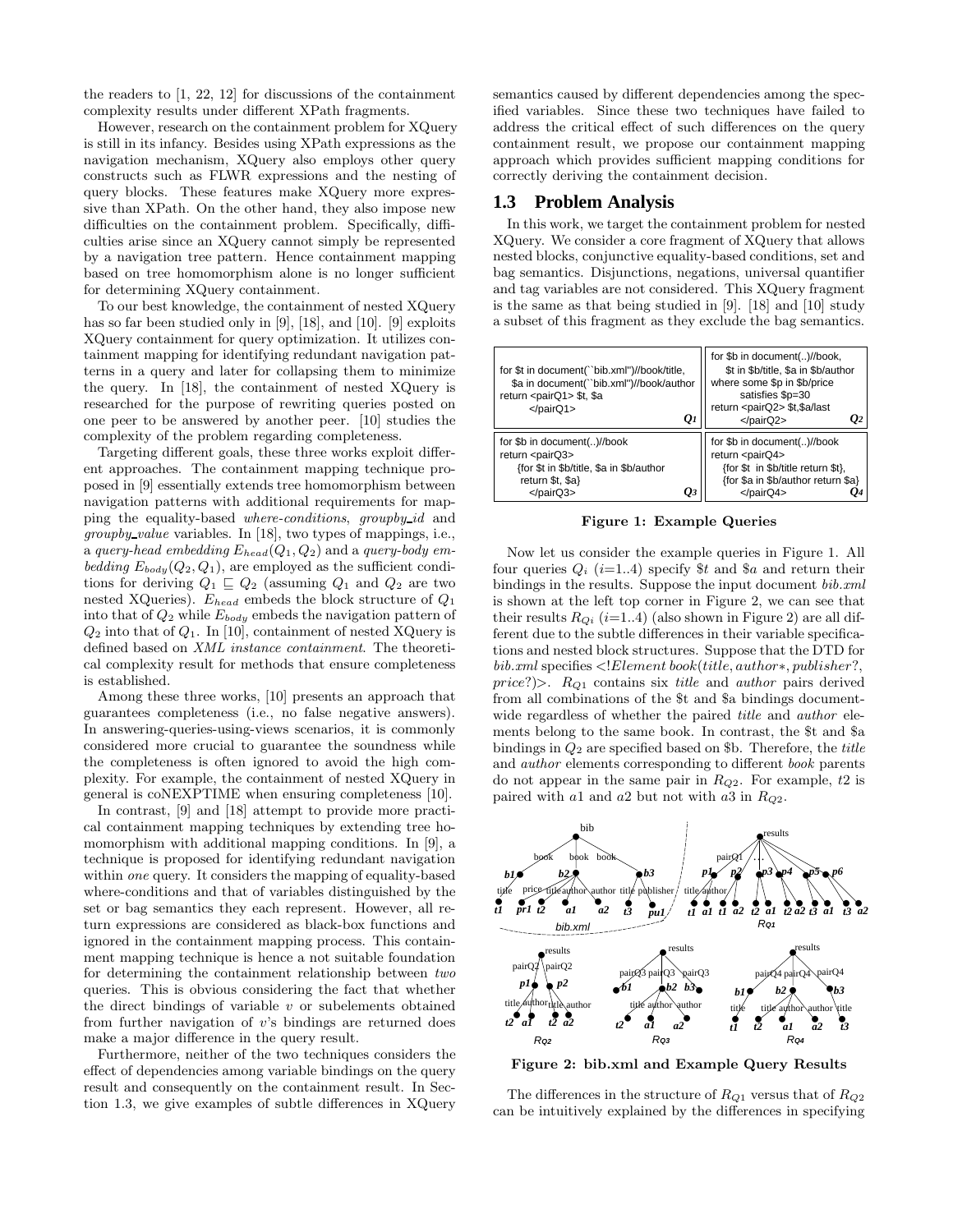variable dependencies in  $Q_1$  and  $Q_2$ . That is, the variables  $t$ in  $Q_2$  (denoted by  $t_{Q2}$ ) and  $t_{Q2}$  are defined based on  $t_{Q2}$ , while  $\pounds_{Q_1}$  and  $\pounds_{Q_1}$  are based on  $\pounds$  (i.e., the default root variable bound to the root element of *document*("bib.xml")).

We first explain the effect of variable dependencies on the resulting query result for  $Q_2$ . When constructing the result  $R_{O2}$ , since  $\text{\$t}_{O2}$  and  $\text{\$a}_{O2}$  are defined in the same query block, the corresponding new element  $\langle pairQ2 \rangle$  is produced for each tuple in the cartesian product of the bindings of  $$t_{Q2}$$  and  $$a_{Q2}$ . Due to the way how  $$t_{Q2}$$  and  $$a_{Q2}$  are specified, the bindings of \$t*<sup>Q</sup>*<sup>2</sup> and \$a*<sup>Q</sup>*<sup>2</sup> derived from the same binding of  $$b_{Q2}$  preserve the sibling  $\langle title \rangle$ - $\langle author \rangle$  element associations under the same parent book element. Such hierarchical data dependencies in the source XML are preserved in the intermediate variable bindings based on which the query result is constructed. In this case, each  $pairQ2$  element in R*<sup>Q</sup>*<sup>2</sup> combines bindings of \$t*<sup>Q</sup>*<sup>2</sup> and bindings of  $\$_{a_{Q2}}$  only if they share the same parent binding of  $\$_{Q2}$ . In contrast, the sibling  $\langle title \rangle - \langle author \rangle$  associations are not kept in the bindings of  $t_{Q1}$  and  $t_{Q1}$ .  $Q_1$  hence produces  $\langle pairQ1 \rangle$  elements based on the cartesian product of all the bindings of \$t and \$a regardless of their respective parent  $book$  elements.  $Q_2$  hence preserves a finer hierarchy of element dependencies among its intermediate variable bindings than  $Q_1$  does.

We now analyze the effect of such preserved dependencies on the containment result. Suppose that the containment mapping technique proposed in [18] is applied to  $Q_1$  and  $Q_2$  in Figure 2.  $Q_2 \subseteq Q_1$  would be derived since both  $E_{head}(Q_2, Q_1)$  and  $E_{body}(Q_1, Q_2)$  can be established as illustrated in Figure  $3^2$ . To derive  $Q_2 \sqsubseteq Q_1$ , this approach utilizes not only the navigation pattern based mapping represented by E*body*, but also E*head* for checking if the variables returned by  $Q_2$  are a subset of those returned by  $Q_1$ . However, whether such dependencies among variable bindings influence the query containment result has not been studied in either [18] or [9].



**Figure 3: Illustration of Containment Mapping via** E*head* **and** E*body*

Assume Q<sup>2</sup> is answered using R*<sup>Q</sup>*<sup>1</sup> based on the containment result  $Q_2 \subseteq Q_1$ . Then there is no way to re-group the returned bindings of \$t and \$a in R*<sup>Q</sup>*<sup>1</sup> by their respective book parent elements as required by  $Q_2$ . Ignoring this requirement, the produced result of  $Q_2$  would contain superfluous pairs, namely,  $t1-a1$ ,  $t1-a2$ ,  $t3-a1$  and  $t3-a2$ .

#### **1.4 Our Contributions**

**First**, we address the problem of producing superfluous answers based on the query containment result when ignoring the effect of variable binding dependencies in the containment mapping process. Correspondingly we identify some important concepts and their connections, as illustrated in Figure 4, to this problem.



**Figure 4: Connection between Preserving of Element Dependencies and XQuery Containment**

The left hand side flow illustrates the preservation of data dependencies in the source XML in the intermediate bindings via the specification of variables. The right hand side flow represents the fact that XQuery containment needs to take the query result structure constructed based on the binding dependencies into consideration. Terms enclosed in the parentheses in Figure 4 will be introduced in Section 2.

Also, we realize that not all the intermediate binding dependencies preserved by a query are necessarily utilized in constructing the final result. Thus we call a subset of variable binding dependencies being utilized the essential ones via which both flows are connected.

**Second**, based on our problem analysis, we propose a containment mapping technique that considers the containment of the utilized binding dependencies in the query result. For this, we first decompose the input query and represent the two parts of its semantics, i.e., variable binding and result construction, by respective tree structures. Then we identify the binding dependencies that are preserved by the former and utilized by the latter. We call it variable minimization. Next we propose to employ three types of containment mappings for deriving the containment decision.

In sum, we will show that our containment mapping approach is more comprehensive than the prior works [9, 18, 10] in that it deals with the effect of variable binding dependencies on the query containment result. In other words, it avoids deriving the query containment decision which may lead to producing superfluous answers for the contained query by using the result of the containing query. Like [9] and [18], our approach does not necessarily ensure completeness.

#### **1.5 Paper Outline**

The rest of the paper is organized as follows. In Section 2, we define the problem of XQuery containment in the presence of variable binding dependencies. Section 3 gives the overview of our approach. We describe the pre-step of query decomposition and minimization in Section 4. This is followed by our containment mapping technique in Section 5. We show the query performance gains achieved by apply-

<sup>&</sup>lt;sup>2</sup>As explained more in detail in [18],  $E_{head}(Q_2, Q_1)$  embeds the nested block structure of  $Q_2$  into that of  $Q_2$ . The dashed arrows denote the mappings between blocks within which the corresponding returned variables match.  $E_{body}(Q_1, Q_2)$ embeds the navigation patterns (denoted by the bold tree edges) specified in  $Q_1$  into those in  $Q_2$ .  $E_{body}(Q_2, Q_1)$  but not  $E_{head}(Q_1, Q_2)$  can be established. Hence  $Q_1 \not\sqsubseteq Q_2$ .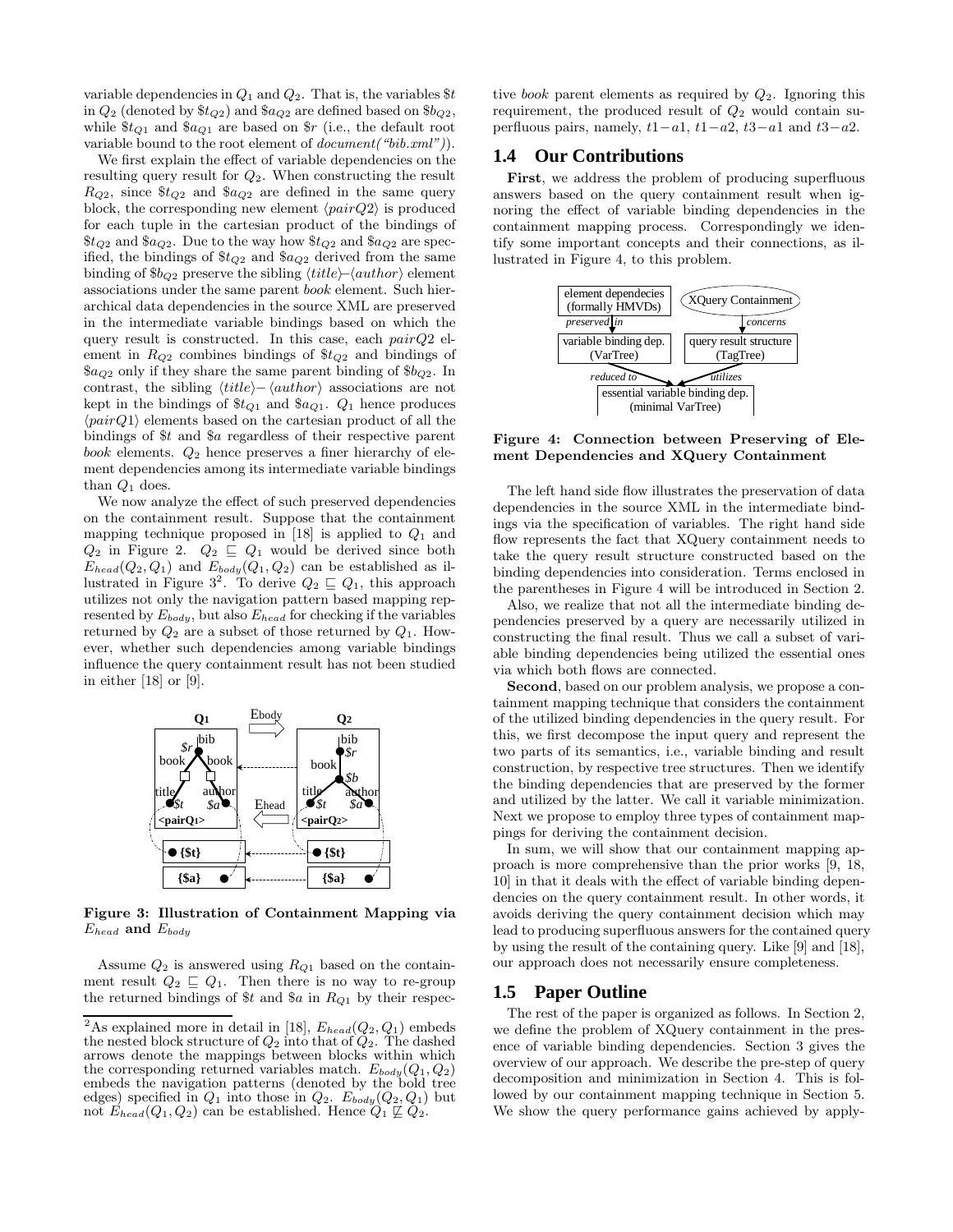ing the proposed technique in a semantic caching system in Section 6 and conclude in Section 7.

# **2. PROBLEM DEFINITION**

In this section, we first introduce the notion of hierarchical multivalued dependencies (HMVDs) which represent a typical type of data dependencies in the source XML. Also, we define variable binding dependencies as the HMVDs being preserved by the query in the intermediate variable bindings. We then define the problem of nested XQuery containment in the presence of variable binding dependencies.

## **2.1 Hierarchical Multivalued Dependencies**

It has been recently recognized that studying the extension of the traditional integrity constraints in the XML setting is both theoretically and practically meaningful. Several classes of integrity constraints including key constraints, path constraints, functional constraints, and inclusion constraints have been defined for XML [11]. The more advanced constraints such as the multivalued dependencies (aka tuple generating dependencies) have also been studied in [19, 2] with the goal to develop a normalization theory for XML and in [15] for mapping XML DTDs to relational schemas.

XPath containment in the presence of DTD constraints such as sibling constraints and functional constraints has been investigated in [11]. The semantics of an XPath query can be captured by a unary pattern tree in which only one node has its bindings returned as the result while others are matched but not returned. However in XQuery, even a single for clause may specify multiple variables which correspond to an n-ary  $(n\geq 1)$  pattern tree. This is where the challenges arise for XQuery containment.

Let us first analyze the semantics of a single-block XQuery for the sake of simplicity. In a single-block XQuery that utilizes a FLWR expression, the return clause is invoked for all the cartesian product combinations of the variable bindings produced by the for clause. These combinations are determined based on how variables are defined based on others. As far as we know, no research has studied the implication of such dependencies on XQuery containment. This is the task of our work.

DEFINITION 2.1. Given a DTD, suppose  $\varepsilon$  is a set of binary edge relations between element type e and its children element types, each labeled with the corresponding cardinality relationship 1, ?, \* or  $+$ <sup>3</sup>. For any two descendant element types  $x$  and  $y$  of  $e$ , if either  $x$  or  $y$  has a multiple cardinality relationship (i.e.,  $*$  or  $+)$  with e, then we call the dependency among their corresponding elements in a conforming XML a *hierarchical multivalued dependency (HMVD)*, denoted  $e \rightarrow x|y$ .

Recall that the notion of multivalued dependency (MVD) in relational databases defines that if a relation has two or more multivalued independent attributes (e.g.,  $x$  and  $y$ ), every value of one attribute (e.g.,  $x$ ) must be repeated with every value of the other attribute (e.g.,  $y$ ). HMVD extends MVD in the sense that  $e$ ,  $x$  and  $y$  are not attributes in a relation but element types in a DTD. If  $e$ ,  $x$  and  $y$  are mapped to a 3-column relation and their bindings are unnested, then in each partition with an  $e$  binding, every  $x$  binding needs to be repeated with every  $y$  binding.

 $^31,\,?\,,\,^\ast$  and  $+$  respectively represent the 1-1, 1-(0,1), 1-(0,m) and 1- $(1,m)$   $(m \geq 1)$  mappings.

# **2.2 Variable Binding Dependency**

For an XML document  $D$ , the dependencies among its elements which have multiple cardinality relationships with their respective parents can be represented by HMVDs. A query imposed against D specifies a subset of HMVDs (direct or derived) to be preserved by its variable bindings.

DEFINITION 2.2. Suppose a given query defines variable  $v_j$  based on  $v_i$ , e.g., for  $v_j$  in  $v_i(|/|/p_j)$ , where  $p_j$  is the relative XPath expression used for deriving v*<sup>j</sup>* 's bindings from each binding of  $v_i$ . We call this dependency of  $v_j$ 's bindings on their respective v*<sup>i</sup>* bindings a *variable binding dependency*, denoted  $v_i \stackrel{p_j}{\triangleright} v_j$ .

For example,  $$b \stackrel{/title}{\triangleright} $t$$  and  $$b \stackrel{/author}{\triangleright} $a$$  hold for  $Q_{2\sim 4}$ in Figure 2. They all specify their corresponding  $t$  and  $a$ based on \$b.

The variable binding dependency relationship satisfies:

$$
v_i \overset{p_j}{\triangleright} v_j, \ v_j \overset{p_k}{\triangleright} v_k \Rightarrow v_i \overset{p_{jk}}{\triangleright} * v_k \ (transitivity \ rule),
$$

where  $p_{jk}$  is the path expression obtained by concatenating  $p_i$  and  $p_k$ , and  $\triangleright^*$  denotes an induced variable binding dependency. Given an XQuery, the direct variable binding dependencies extracted from it compose a base dependency set from which the non-direct dependencies can be derived inductively.

For example,  $Q_2$ ,  $Q_3$  and  $Q_4$  in Figure 2 define  $$b$  via an absolute path expression //book from the root of the source XML "bib.xml". Suppose variable  $r$  is used as a default root variable to be bound with the root element, then  $\frac{\partial f}{\partial x}$  /book  $\frac{\partial f}{\partial y}$  is then  $\frac{\partial f}{\partial z}$  and  $\frac{\partial f}{\partial x}$   $\frac{\partial f}{\partial y}$  and  $\frac{\partial f}{\partial z}$   $\frac{\partial f}{\partial x}$ we can derive  $\frac{\partial r}{\partial x}$  //book/title st and  $\frac{\partial r}{\partial x}$  //book/author §a. In contrast,  $Q_1$  in Figure 2 directly defines  $t$  and  $a$  based on the root variable  $r$ . Hence it has  $r \rightarrow$  *//book/title*  $t$  and  $\int$ <sup>//book/author</sup>  $a$ .

# **2.3 HMVD and XQuery Containment**

To tackle XQuery containment in the presence of variable binding dependencies, we cannot solely utilize tree homomorphism between the two respective navigation pattern trees. Additional conditions need to be asserted in the containment mapping process to deal with the effect of variable binding dependencies on the query semantics.

Let us consider the containment relationship between  $Q_1$ and  $Q_2$  in Figure 2 again. A tree embedding of the pattern tree of  $Q_1$  into that of  $Q_2$  exists, as illustrated by  $E_{body}(Q_1, Q_2)$  in Figure 3. As described before, if we were to use  $R_{Q1}$  (see Figure 2) to answer  $Q_2$  according to  $Q_2 \sqsubseteq Q_1$ , then it will result in the superfluous answer pairs  $t1-a1$ , t1–a2, t3–a1 and t3–a2. With the new concepts introduced in this section, we can see that this is because the HMVD  $$b \rightarrow $t$$  \$a is required by  $Q_2$  but not preserved by  $Q_1$ .

Suppose that  $Vars(Q)$  and  $Rests(Q)$  are the defined variables and the returned expressions in a query Q respectively. All the variables occurring in  $Rests(Q)$  must be defined in  $Vars(Q)$  for Q to be safe. On the other hand, variables occurring in  $Rests(Q)$  may be a subset of  $Vars(Q)$ . That is, not all the variable binding dependencies are utilized in the query result. To determine query containment, we need to reason about not only the containment of the returned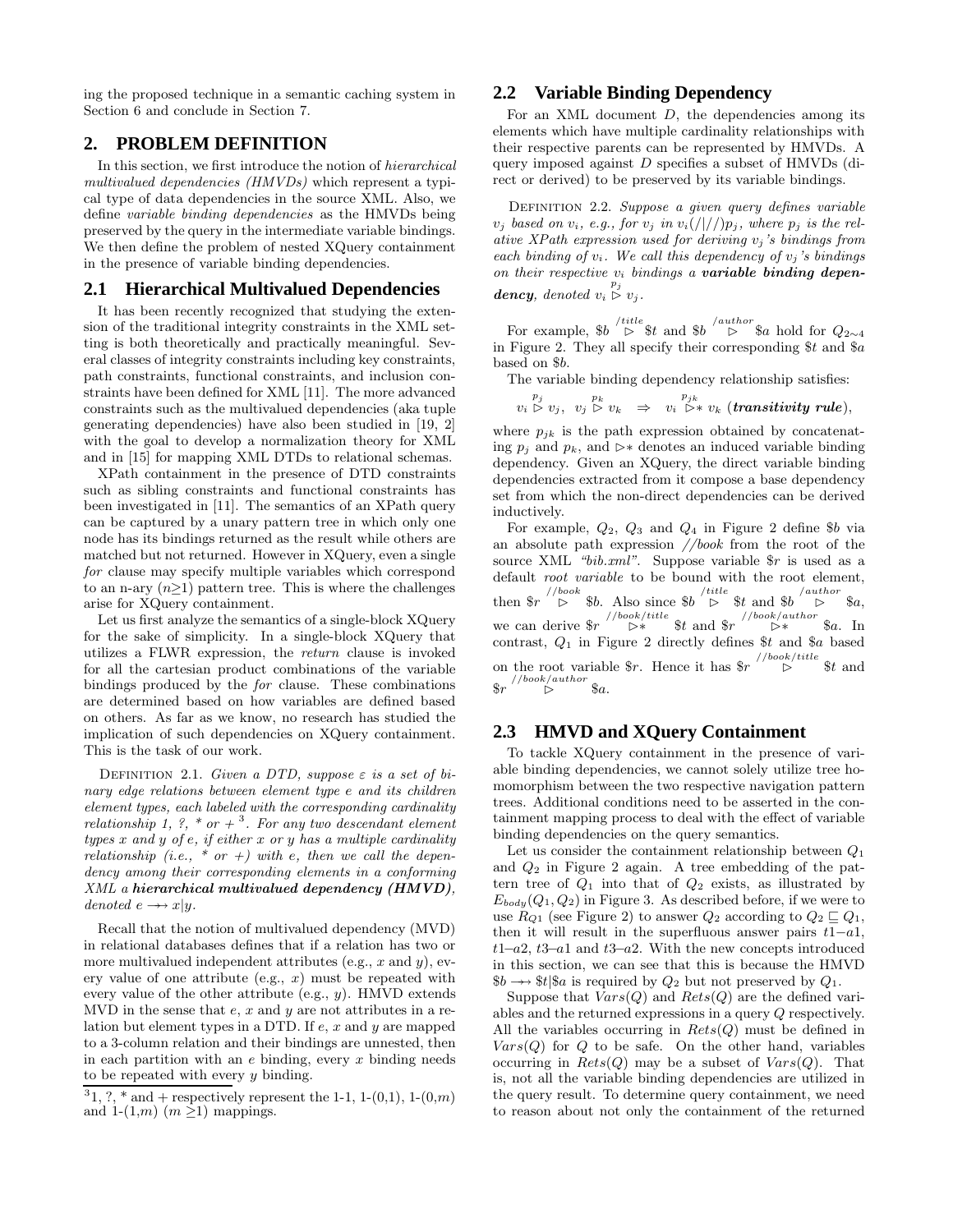bindings due to  $Rests(Q)$ , but also the containment of the utilized variable binding dependencies due to both  $Vars(Q)$ and  $Rests(Q)$ . Correspondingly, we now define XQuery containment in the presence of variable binding dependencies.

DEFINITION 2.3. Let  $Q_1$ ,  $Q_2$  be two XQueries.  $Q_1 \sqsubseteq$  $Q_2$  if and only if: **1**) there exists a containment mapping from  $Ret(Q_1)$  to  $Ret(Q_2)$ , and 2) the HMVDs preserved in  $Vars(Q_1)$  and utilized by  $Ret(Q_1)$  are subsumed by those preserved in  $Vars(Q_2)$  and utilized by  $Ret(Q_2)$ .

For example, the HMVD  $$b \rightarrow $t$$ <sub> $$a$ </sub> is reflected in  $R_{Q2}$ in Figure 2 but not in R*<sup>Q</sup>*1. That is, the bindings of \$t*<sup>Q</sup>*<sup>1</sup> and \$a*<sup>Q</sup>*<sup>1</sup> are paired document-wise in R*<sup>Q</sup>*1, whereas those of  $$t_{Q2}$$  and  $$a_{Q2}$$  are grouped by their common book elements in R*<sup>Q</sup>*2. The former pairs can be derived from the latter by pairing all the \$t*<sup>Q</sup>*<sup>1</sup> bindings with \$a*<sup>Q</sup>*<sup>1</sup> bindings regardless of if they came from the same book parents. However, there is no way to recover the dependencies of  $\text{\$t_{Q1}$}$  and  $\text{\$a_{Q1}$}$ bindings on their common *book* elements as required by  $Q_2$ .

## **3. OVERVIEW OF OUR APPROACH**

The main idea of our XQuery containment approach is to incorporate the checking of the containment of the utilized HMVDs in addition to the checking of the pattern tree homomorphism (i.e., the embedding of the containing query pattern tree into that of the contained query). The main steps of our approach are depicted in Figure 5.



**Figure 5: Containment Checking Flow**

• *XQuery decomposition*. We separate the variable definition part from the result construction part and represent each using a tree structure. The former tree (i.e., VarTree) captures all the preserved HMVDs. It is different from the navigation pattern tree used in [23], as will be explained later. The latter tree (i.e., TagTree) is used to represent the result construction template. The TagTree also indicates how the preserved HMVDs are utilized in the result construction.

• Variable minimization. We identify the variables that are neither directly nor indirectly utilized in the result construction and degrade them to navigation steps. This way, we derive a minimal set of variable binding dependencies for which we conduct the containment checking. This is a critical step for ensuring the correctness of the containment result.

• *Containment mapping*. We conduct three types of containment mappings. First, we perform the minimal VarTree embedding to check the containment of the utilized HMVDs. Second, we check the tree embedding relationship between the navigation patterns. Lastly, we apply a mapping that deals with the effects of block-structure-induced variable dependencies on the containment of XQuery.

• XQuery rewriting. If the new query  $Q_1$  is contained within a cached query  $Q_2$ , then the mapping  $\mathcal{M}_c$  established in the containment mapping phase can be used for rewriting  $Q_1$ against the query result structure of  $Q_2$ . The basic idea is to substitute each path expression  $p$  in  $Q_1$  for its corresponding path expression  $p'$  in the TagTree of  $Q_2$  based on  $p' = \mathcal{M}_c(p) \circ \mathcal{M}_t$ , where  $\mathcal{M}_t$  represents the mapping of path expressions from the VarTree of  $Q_2$  to its TagTree. Namely,  $p'$  is computed by the composition of  $\mathcal{M}_c$  and  $\mathcal{M}_t$ . We skip the details of query rewriting in this paper.

#### **4. DECOMPOSITION AND MINIMIZATION**

#### **4.1 XQuery Decomposition**

The purpose of query decomposition is to separate the semantics of variable bindings from that of result construction. However, the semantic distinction is sometimes not very easily extracted from the surface syntax. For example, not necessarily all expressions in return clauses represent the return construction semantics. Due to the flexibility in composing a nested XQuery, FLWR expressions may be nested within a for clause, e.g., for  $v_2$  in (for  $v_1$  in  $e_1$  return  $e_2$ ) return  $e_3$ . In this case,  $e_2$  in the nested return clause does not result in returning its bindings in the ultimate query result but only serves for specifying  $v_2$ 's binding.

Therefore, we need to first normalize the query to derive a form based on which this semantic distinction is made easy. Then we represent the two semantics respectively using two tree structures, which are connected via variable bindings.

#### *4.1.1 The Normalization Rules in Use*

Our goal is that the normalized query can facilitate the separation of the path expressions that are to be output in the result from those that are used for specifying variable bindings, such that the later query decomposition step is made easy. There are a number of XQuery normalization techniques [21, 17, 9] available. They overlap in some commonly used normalization rules. For example, unnesting the FLWR expression within a for clause (as illustrated before) is a standard rule shared by many techniques.

We adopt a set of query normalization rules including rules (R2)∼(R5), (R7)∼(R10), and (RG1) from [9]. We also apply rules  $(R1)$ ,  $(R6)$ ,  $(R11)$ , and  $(R12)$ , but in their reverse directions. Rule (R13) does not apply in our context since we exclude disjunctions from our XQuery fragment. Since we consider the XQuery fragment with no aggregations, we can also apply the rule that substitutes each let-variable with its definition. After applying these rules, the query is free of let clauses, empty sequence expressions and unit expressions. Also, only return clauses may contain nested  $\text{FWR}^4$  expressions.

#### *4.1.2 Decomposition into VarTree and TagTree*

DEFINITION 4.1. Given a normalized XQuery Q, a tree structure named  $VarTree=(V, E, L)$  can be constructed based on the extracted variable binding dependencies. Each defined variable is denoted by a **var node**  $v \in V$ . Each

<sup>&</sup>lt;sup>4</sup>Letter  $L$  for representing let is removed since the normalized query is let-clause free.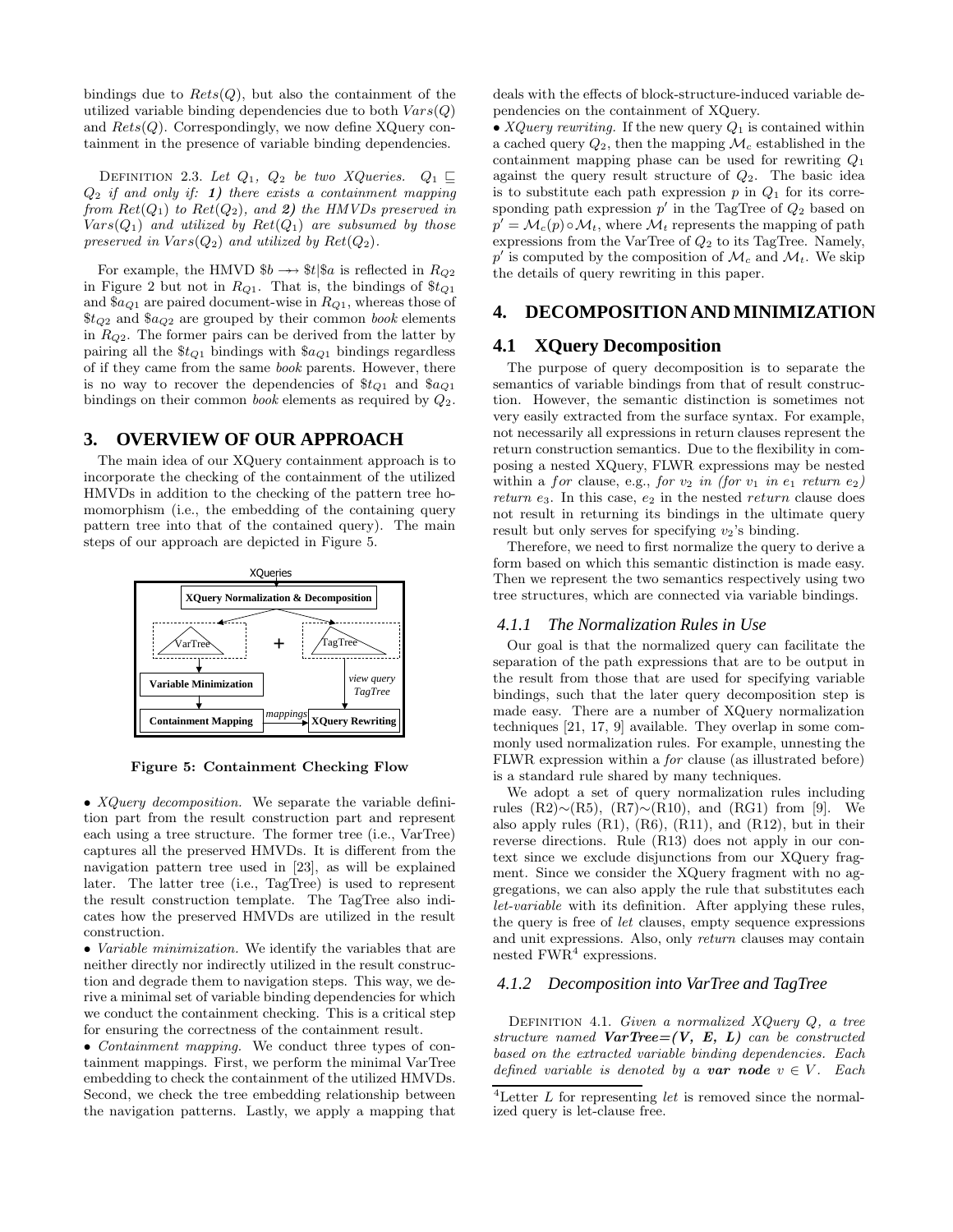dependency  $v_i \overset{p_j}{\triangleright} v_j$  corresponds to an edge  $e = (v_i, v_j) \in E$ labeled  $p_i \in L$ . We refer to e the **derivation edge** of  $v_i$ .

The VarTree is different from the pattern tree concept referred to in other research [23]. An edge in the pattern tree corresponds to an axis step  $\left(\frac{\pi}{\alpha}\right)$  and the associated element type test. In contrast, a derivation edge in VarTree denotes the navigation pattern used for deriving a child variable from its parent. Actually this is indicated by the label on a derivation edge which is an XPath expression composed of possibly multiple steps and branches. In this sense, the VarTree can be considered as a nested tree with each edge encapsulating the navigation pattern corresponding to the label on it.

DEFINITION 4.2. For a normalized  $XQueryQ$ , a tree structure conforming to its nested block structure can be constructed to represent the result construction semantics. It is called **TagTree**= $(N, A)$ . Each **block** node  $n \in N$  is a quadruple  $[\bar{V}, \bar{C}, \bar{R}, \bar{T}]$  and each edge  $a = (n_i, n_j) \in A$  denotes that block  $n_i$  is nested within block  $n_i$ . Furthermore,

- $\bar{V}$ ,  $\bar{C}$ ,  $\bar{R}$ , and  $\bar{T}$  respectively represent the variables, where-conditions, return expressions, and to-be-constructed new elements specified in the corresponding block;
- $\overline{C}$  is denoted by a forest of constraint pattern trees each rooted at a variable defined in the local or an ancestor block. Equality conditions are associated with the cor $responding\ node(s);$
- If unnesting of the bindings of variables in  $\overline{V}$  results in a non-empty set and conditions  $\overline{C}$  are satisfied, then the construction of a new element denoted by  $T^{\text{will}}$  be invoked for each tuple in that unnested binding set;
- $\overline{T}$  may have either none, one, or a sequence of tag names in the form  $\langle t1 \rangle \langle t2 \rangle \dots \langle tn \rangle$ . This means that the returns of R will be enclosed by an empty tag,  $\langle t1 \rangle$ and  $\langle t_1 \rangle$ , or  $\langle t_1 \rangle \langle t_2 \rangle \dots \langle t_n \rangle$  and  $\langle t_n \rangle \dots \langle t_n \rangle \langle t_1 \rangle$ .

We now extend the VarTree structure with a few more features. Given the TagTree  $TT_Q$  of a query  $Q$ , we get each return expression  $v/p_m$  in a  $\overline{R}$  of  $TT_Q$  and correspondingly attach to the var node for v in the VarTree  $VT_Q$  a leaf node (also referred to as **ret** node). Each ret node represents the corresponding return expression. To distinguish var nodes from ret nodes, we use solid circles to denote the former and use hollow circles for the latter.

The second extension is to shift the constraints and conditions in the  $\bar{C}$ 's of  $TT_Q$  to be represented in  $VT_Q$ . Specifically, if the constraint pattern represented by the XPath expressions (with or without variables defined in their respective where clauses<sup>5</sup>) is derived from  $v$ , or the equalitybased conditions are affiliated to where-variables that are dependent of  $v$ , then we move them in the filter "[]" of the XPath expression  $p$  which labels the derivation edge of  $v$  in  $VT_Q$ . Intuitively, this can be done because these constraints and conditions are, in a sense, analogous to the relational selection operations. They hence can be pushed to be executed in the navigation pattern matching stage for deriving variable bindings.

For example, the extended VarTrees and TagTrees of example  $Q_1$  and  $Q_2$  are depicted in Figure 6 respectively. Note that the where-condition "some *\$*p in *\$*b/price satisfies  $\oint p=30$ " in the  $\overline{C}$  of the bottom block in  $TT_{Q2}$  is serialized into " $price=30$ " and then moved in "[]" as the filter expression for defining  $$b$  in  $VT_{O2}$ .



**Figure 6: VarTrees and TagTrees of**  $Q_1$  and  $Q_2$ 

However, we must carry out this VarTree extending process with caution. That is, the shifting of return expressions in  $\overline{R}$  and where-conditions in  $\overline{C}$  would not change the query semantics only if the to-be-attached var node v is defined in the same block where  $\overline{R}$  and  $\overline{C}$  are specified. Some return expressions in  $\overline{R}$  and where-conditions in  $\overline{C}$  refer to variables that are defined in ancestor blocks. By moving them up along the nested block hierarchy to be attached to their referring variables, more or fewer bindings than desired may be returned. For example, suppose the example query  $Q_3$ in Figure 1 also specifies the where-condition "some *\$*p in *\$*b/price satisfies *\$*p=30", however in the inner block. Then attaching " $|price=30|$ " to the definition expression of \$b in the outer block may cause generating fewer  $\langle pairQ3\rangle$  elements due to the push-up condition. We hence leave such return expressions and where-conditions in their original block nodes in  $TT_Q$ .

The VarTree with these extensions is comprehensive enough to also represent the to-be-returned bindings and the effect of where-conditions on variable bindings. It is also noteworthy that the VarTree and TagTree of a query are connected via variables. In particular, all variables in  $\bar{V}$ 's and those referred to in  $\bar{R}$ 's in the TagTree must be present as var nodes in the VarTree for the query to be safe.

#### **4.2 Use-based Variable Minimization**

We explained earlier that the VarTree of a query is a nested tree with navigation patterns encapsulated in its derivation edges. On one hand, the query semantics stays the same if we fully expand the VarTree by unnesting all the encapsulated navigation patterns and by naming each node in them with a variable. On the other hand, it is also possible not to affect the query semantics by degrading some variables into navigation pattern nodes to be encapsulated in derivation edges. We call the latter a variable minimization process since the number of var nodes is reduced (however with more complex navigation patterns encapsulated) and the VarTree structure seems minimized. A variable can be minimized without affecting the query semantics only if it does not participate in preserving any HMVD that is uti-

 $^5$   $Where\mbox{-}variables$  refer to variables defined in  $where$  clauses, while *for-variables* are those defined in *for* clauses. Unless indicated otherwise, "variable" means a for-variable. A where-variable can be removed since its life scope is refrained within the local where clause.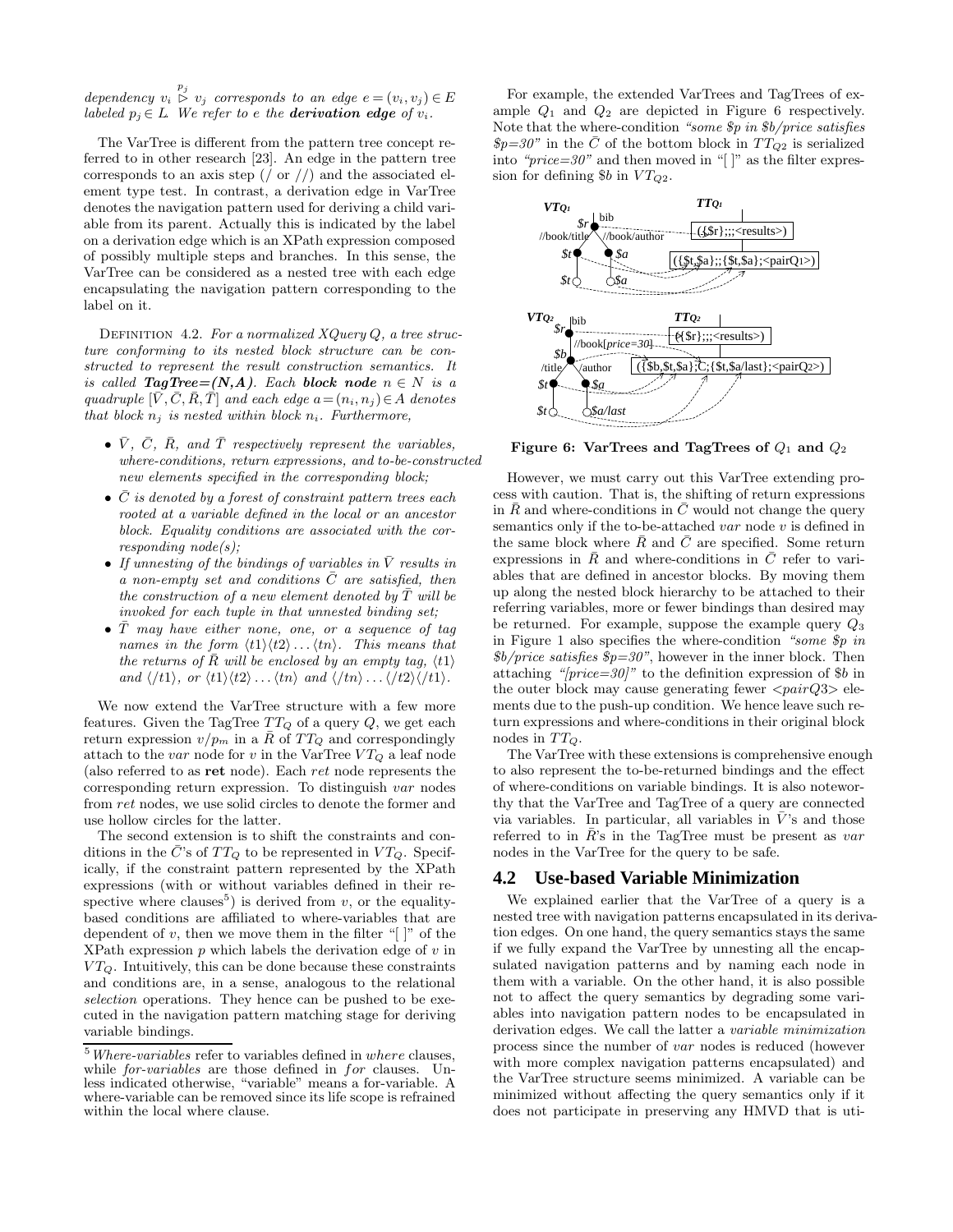lized in the result construction, nor serve in any way as a constraint context (will be explained later) for the return expressions.

Our goal here is to explore the opportunities for variable minimization to obtain the minimal VarTree (i.e., no further minimization is possible). This is critical since the later containment checking of utilized HMVDs can be based on the derived minimal VarTrees of two given queries.

DEFINITION 4.3. Given an  $XQuery Q$ , suppose D is the source XML and  $v$  is a variable defined in  $Q$ . If by substituting all occurrences of v with v's definition, Q's result will not change for any XML data instance that conforms to the same DTD as D, then we say v is *nonessential*. Otherwise v is *essential*.

Now we provide practical criteria for distinguishing essential variables from non-essential ones based on their uses.

**Explicit vs. Implicit Uses.** A variable  $v$  may either be used for defining another variable or in a return expression. We call the former case a  $Var$  use of  $v$  and the latter a  $Ret$ use of v. Both are referred to as  $explicit$  uses of v in general, regardless of where it is used (i.e., either in the local block where  $v$  is defined or in descendant blocks).

Besides explicit uses,  $v$  may also be *implicitly* used as a "loop counter" for invoking returns. For example, when the block where  $v$  is defined encloses return expressions referring to other variables than  $v$ , then the cardinality of  $v$ 's bindings is used to determine the number of times that the returns are to be invoked. In the extreme case when the binding set is empty (i.e., cardinality is 0), no return will be invoked. In this sense, v serves as the constraint context for the returns.

If a variable  $v$  has neither explicit nor implicit uses, we call it has **no-use**. Such variables are definitely nonessential and can be minimized. Otherwise, the essentiality of  $v$  depends on the combination of different uses and the number of variable use occurrences.

**One vs. Multiple Uses.** Basically, v is essential if it has at least two explicit uses, being either *Var* or *Ret* uses, or a Ret use and an implicit use. The detailed case studies and rationale are depicted in Figure 7.

| <b>Essential Variable Identification Procedure</b>                                                |                 |  |  |  |  |
|---------------------------------------------------------------------------------------------------|-----------------|--|--|--|--|
| $\gamma$ if v has no explicit use                                                                 |                 |  |  |  |  |
| $\int$ if v has no implicit use either                                                            | case 1: no-use  |  |  |  |  |
| <i>then</i> $\nu$ is nonessential                                                                 |                 |  |  |  |  |
| $\cup$ else v is essential # since removing v would cause the lost of "loop counter".             |                 |  |  |  |  |
| <b>else if</b> v has more than one explicit use (Var or Ret) case 2: multiple uses                |                 |  |  |  |  |
| <b>then</b> $v$ is <b>essential</b> $\#$ since it is necessary for preserving the HMVDs among     |                 |  |  |  |  |
| its bindings and those of its dependent variablesor return expressions.                           |                 |  |  |  |  |
| else (i.e., exactly one explicit use)                                                             |                 |  |  |  |  |
| $if$ v has no implicit use                                                                        | case 3: one use |  |  |  |  |
| <b>then</b> $v$ is <b>nonessential</b> $\#$ since no two variables or return expressions have co- |                 |  |  |  |  |
| dependencies with $v$ , minimizing $v$ causes no lost of HMVDs or condition changes.              |                 |  |  |  |  |
| else                                                                                              |                 |  |  |  |  |
| <i>if</i> v has one Ret use<br>case 4: one ret with implicit uses                                 |                 |  |  |  |  |
| <b>then</b> v is <b>essential</b> $\#$ since removing v would cause lost of "loop counter".       |                 |  |  |  |  |
| <i>else</i> (i.e., v has one Var use) $\frac{case\ 5: one\ var\ with\ implicit\ uses}$            |                 |  |  |  |  |
| v is <b>nonessential</b> # since no return expression will be affected by only v                  |                 |  |  |  |  |
| but not u due to their common life scope, and v occurs only in u's definition.                    |                 |  |  |  |  |

**Figure 7: Identifying Variable Essentiality**

Lemma 4.1. All essential variables can be correctly identified by our analysis in Figure 7 based on variable uses.  $\Box$ 

EXAMPLE 4.1. We use  $Q_4$  in Figure 2 to illustrate the minimization process. Before minimization (as shown in Figure 8), the var node for  $t_{Q4}$  (denoted by the solid circles) in V T*<sup>Q</sup>*<sup>4</sup> and that for \$a*<sup>Q</sup>*<sup>4</sup> each have one dependent ret node (denoted by the hollow circles). Hence \$t*<sup>Q</sup>*<sup>4</sup> and \$a*<sup>Q</sup>*<sup>4</sup> each have one Ret use. Also, the original T T*<sup>Q</sup>*<sup>4</sup> reveals that \$t*<sup>Q</sup>*<sup>4</sup> and \$a*<sup>Q</sup>*<sup>4</sup> each are specified alone in a bottom block. Thus they have no chance to affect any other return. This means that \$t*<sup>Q</sup>*<sup>4</sup> and \$a*<sup>Q</sup>*<sup>4</sup> each have no implicit use. Therefore, the var nodes for \$t*<sup>Q</sup>*<sup>4</sup> and \$a*<sup>Q</sup>*<sup>4</sup> in  $VT_{Q4}$  can be minimized according to the analysis of case 3 in Figure 7. Correspondingly, the XPath expressions on the ret nodes are changed to \$b/title and \$b/author respectively by substituting the variable occurrences by their definitions.



**Figure 8: Minimization Example**

#### **5. XQUERY CONTAINMENT MAPPING**

In this section, we present our containment mapping technique which is composed of three types of mappings. The first two mappings are based on the obtained minimal VarTrees, while the last one is based on the TagTrees.

## **5.1 VarTree-based Containment Mapping**

Given two queries  $Q_1$  and  $Q_2$ , the first mapping is to check the containment of the utilized HMVDs in two queries by conducting tree homomorphism (i.e., tree embedding) between their VarTrees. Suppose the embedding is from  $VT_{Q1}$ to  $VT_{Q2}$ . Then the second mapping is to make sure that the navigation pattern used for deriving each var node in  $VT_{Q1}$  implies a more restricted constraint than that for the matched var node in  $VT_{Q2}$ . These two mappings are called **MAC** mapping and **MIC** mapping respectively, indicating that the former is conducted at the macroscopic level of the VarTree (i.e., mapping of var nodes) while the latter is performed at the microscopic level of the VarTree (i.e., mapping of navigation patterns encapsulated in derivation edges).

#### *5.1.1 MAC Mapping*

We now extend the traditional tree homomorphism (namely based on root, label, and ancestor-descendant relationship preserving) to define the MAC mapping.

DEFINITION 5.1. Suppose  $VT_1$  and  $VT_2$  are the minimal VarTrees of  $Q_1$  and  $Q_2$  respectively. For determining  $Q_1 \square$  $Q_2$ , there must be a **MAC** mapping from  $VT_1$  to  $VT_2$ , denoted by  $\Phi(VT_1) = VT_2$ , such that the following conditions are satisfied: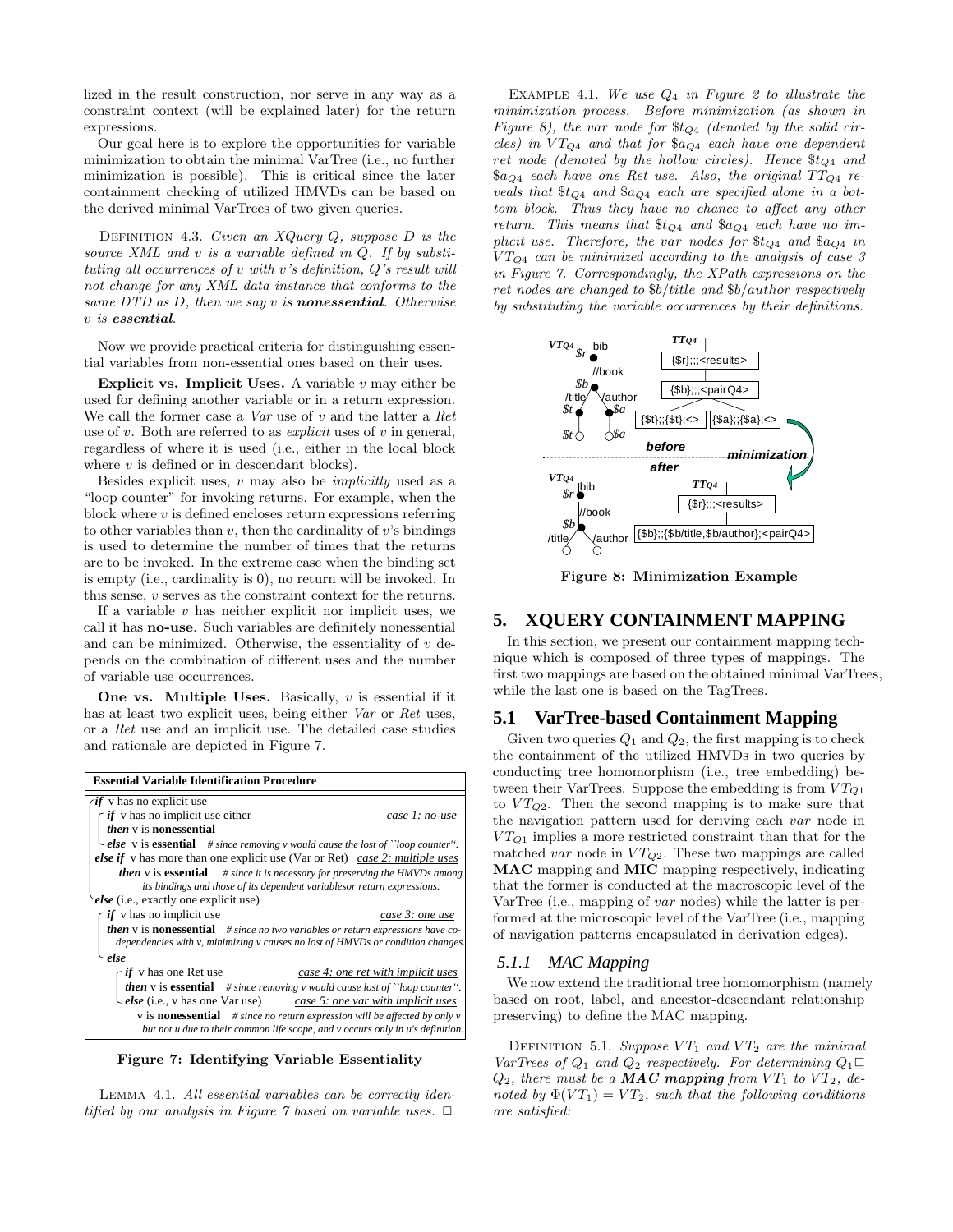C1)  $roots(VT_1) \subseteq roots(VT_2)$ ,

- C2) for any node  $u \in VT_1$ , there is a match  $\Phi(u) \in VT_2$ such that  $T(u)=T(\Phi(u))$  if  $\Phi(u)$  is a var node, and  $\mathcal{T}(u) \leq \mathcal{T}(\Phi(u))$  if  $\Phi(u)$  is a ret node (T returns the type of the element, and  $\langle$ : denotes the subtypesupertype relationship),
- C3) u is an ancestor of v for all  $u, v \in VT_1$  if and only if  $\Phi(u)$  is an ancestor of  $\Phi(v)$  in  $VT_2$ , and
- C4) if u is a var node in  $VT_1$ , then  $\Phi(u)$  is either a var or a ret node; if u is a ret node, then  $\Phi(u)$  must be a ret node.

Below we explain each of these required conditions.

**C1:** Root inclusion<sup>6</sup>. This condition requires that each source XML document referred to in  $Q_1$  must also be referred to in  $Q_2$ . Correspondingly in the VarTrees,  $roots(VT_1)$  returns the URLs of the source XML documents involved in  $Q_1$ , which should be a subset of those returned by  $roots(VT_2)$ .

**C2: Mapping of element types.** This condition requires a total but not necessarily injective mapping from nodes in  $VT_1$  to those of  $VT_2$ . In addition, a node u in  $VT_1$ must be mapped to a node in  $VT_2$  that has either the same type or a supertype<sup>7</sup> of  $u$ 's depending on if the matched node is a var node or a ret node. The element type of a node can be inferred from the XPath expression on its incoming derivation edge. u can be mapped to a super-type ret node  $\Phi(u)$  because the associated bindings of  $\Phi(u)$  are all deeply returned (due to the semantics of a return expression) to enable the retrieval of  $u$ 's bindings from subtrees of  $\Phi(u)$ 's bindings in  $Q_2$ 's result.

**C3: Preservation of ancestorships.** In a minimal VarTree, nodes represent essential variables and the HMVDs among them are captured by their ancestor-descendant relationships. Therefore, if all the ancestor-descendant relationships in  $VT_1$  have correspondence mappings in  $VT_1$ , then it means that the to-be-utilized HMVDs required by  $Q_1$  are all preserved by  $Q_2$  and also present in  $Q_2$ 's result.

**C4: Correspondence of construct types.** This condition checks the correspondence between query construct types. A var node represents a for expression while a ret node denotes a return expression. The bindings of a ret node are definitely returned whereas those of a var node may be used for constructing new elements correspondingly. Therefore, a var node can be mapped to a ret node and still get the correct bindings, while a ret node cannot be mapped to a var node since the new elements in  $Q_2$ 's result rather than the original bindings would be returned in doing so.

We can see from the above conditions that the MAC mapping ensures that all the essential variable bindings, the HMVDs among them, and their attached returns required by  $Q_1$  are preserved in the result of  $Q_2$ .

# *5.1.2 MIC Mapping*

In addition to the MAC mapping, we need to check if the binding set of each node in  $VT_1$  is indeed a subset of that of its match in  $VT_2$ . This is guaranteed by the MIC mapping, which essentially checks XPath containment.

DEFINITION 5.2. Let  $VT_1$  and  $VT_2$  be the minimal VarTrees of  $Q_1$  and  $Q_2$  respectively. Suppose  $\Phi(VT_1)=V T_2$  according to the MAC mapping. In *MIC mapping*, tree homomorphism is checked between the encapsulated navigation patterns for each pair of matched nodes. Two steps are carried out for each node u in  $VT_1$ :

- 1. If  $u \notin roots(VT_1)$ , concatenate the XPath expressions along the path from  $\Phi(parent(u))$  to  $\Phi(u)$ ;
- 2. Assume that the XPath expression on the derivation edge of u is  $p_1$  and the one obtained from step (1) is  $p_2$ .  $p_1 \subseteq p_2$  is checked with  $\subseteq$  denoting XPath containment (i.e., there is a tree homomorphism from the pattern tree representation of  $p_2$  to that of  $p_1^8$ ).

Note that if a pair of parent-child nodes  $(p, c)$  in  $VT_1$ maps to a pair of ancestor-descendant nodes  $(a, d)$  in  $VT_2$ by the MAC mapping, then  $p_2$  is the *concatenated* XPath expressions originated from  $a$  to  $d$ . This implies that, to make  $Q_1 \sqsubseteq Q_2$  hold, more essential variables may be specified in  $Q_2$  than  $Q_1$  to preserve more HMVDs in  $Q_2$ 's result. The MIC mapping makes sure that  $p_2$ , the XPath expression used for deriving  $d$ 's bindings from  $a$ 's, imposes a less restricted pattern constraint than  $p_1$ , the XPath expression used for deriving  $c$ 's bindings from  $p$ 's.



**Figure 9: MAC Mapping between Minimal VarTrees**

Example 5.1. Figure 9 illustrates two MAC mappings. One is between the two VarTrees of  $Q_1$  and  $Q_2$  in Figure 1.  $\Phi(VT_2)\neq V T_1$  as shown on the left hand side. For one reason, the var node  $b$  in  $VT_2$  has no match in  $VT_1$  that satisfies C2. We can hence derive  $Q_2 \not\subseteq Q_1$ .

The second mapping is between the two VarTrees of  $Q_2$ and  $Q_3$  in Figure 1. The right hand side of Figure 1 shows Φ(V T2)=V T3, i.e., Φ(\$r*<sup>Q</sup>*2)=\$r*<sup>Q</sup>*3, Φ(\$b*<sup>Q</sup>*2)=\$b*<sup>Q</sup>*3, Φ(\$t*<sup>Q</sup>*2)=  $*(\hat{b}_3, \Phi(\hat{b}_4) = \hat{b}_4) = (\hat{b}_3 + \hat{b}_4)$   $(\hat{b}_4 + \hat{b}_2) = (\hat{b}_4 + \hat{b}_3)$   $(\hat{b}_5 + \hat{b}_4) = (\hat{b}_4 - \hat{b}_4)$  $(*t'_{Q2}, *t'_{Q3}, and *a'_{Q3} are the ret nodes).$  The mapping  $\Phi(\tilde{a}/last) = \alpha'_{Q3}$  holds due to  $\mathcal{T}(\hat{a}/last) = last, \mathcal{T}(\hat{a}/data) =$ author, and last $\leq$ :author.

The MIC mapping between the navigation pattern trees encapsulated in the derivation edges of  $VT_2$  and those of  $VT_3$  is also successful. For example, the pattern tree for the XPath expression "//book" in deriving \$b*<sup>Q</sup>*<sup>3</sup> can be embedded

<sup>6</sup>Our technique allows a query to involve more than one XML document. In this case, the corresponding VarTree is actually a forest of trees, which may be connected by equality conditions on variables across trees.

 $7$  Here the concept of subtype-supertype is not the same as those in the object-oriented modeling domain. Instead, it corresponds to the element inclusion hierarchy in the DTD.

<sup>&</sup>lt;sup>8</sup>Our XQuery fragment allows  $XPath//,*,[]$ , for which the complexity of containment is CoNP-complete. However, the XPath containment complexity is reduced to PTIME if only two out of the three features are included. We refer the readers to [13] for the details of XPath containment.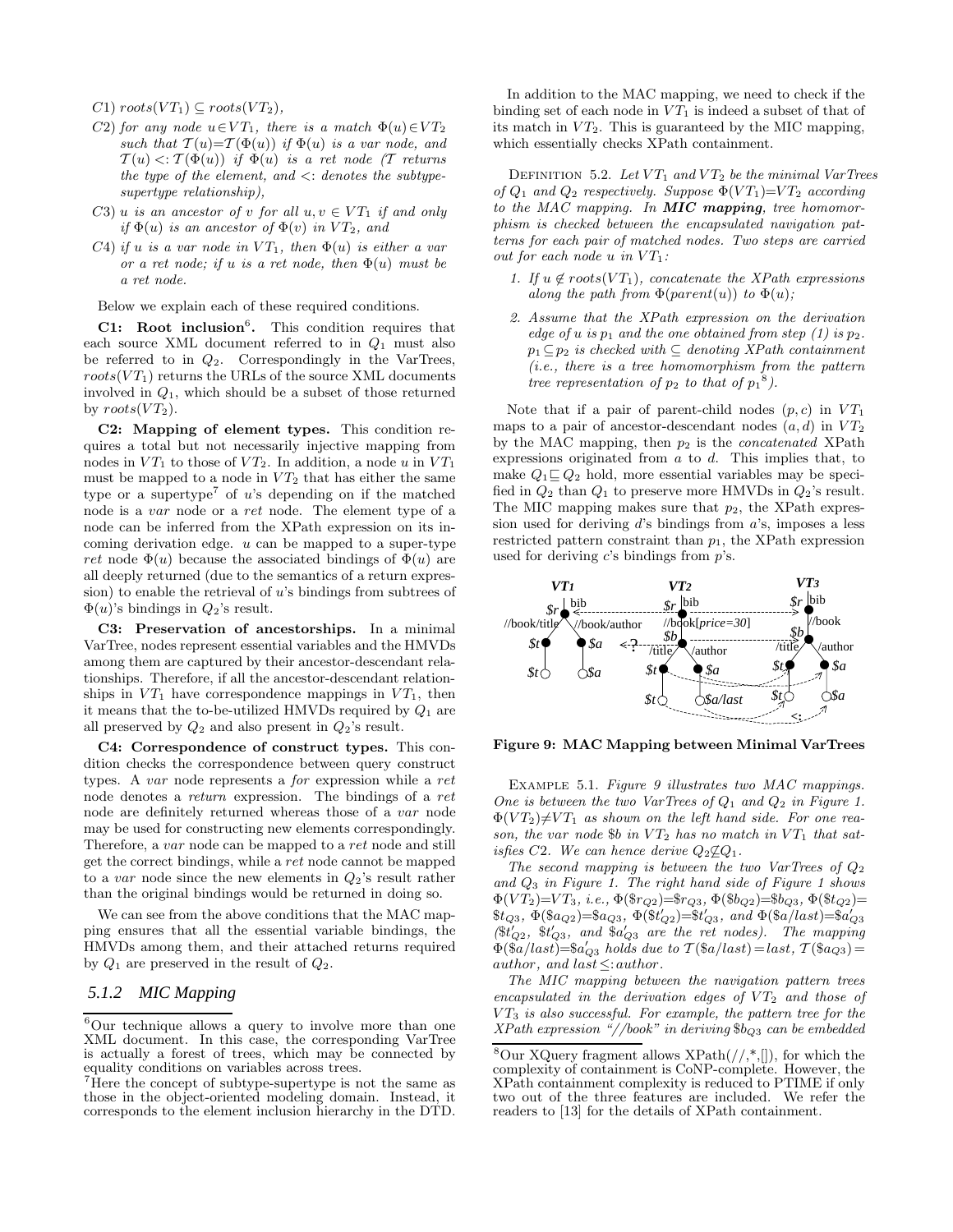into that for "//book/price=30]" in deriving  $b_{Q2}$ . Note that the tree embedding direction for XPath containment  $p_1 \subset p_2$ is from  $p_2$  to  $p_1$ .

#### **5.2 TagTree-based Containment Mapping**

We now address the implications of nested block structure on the containment of XQuery.

One intuitive example of such implications is the reliance of the return semantics on the emptiness of variable binding set(s). For example, note that since  $Q_2$  in Figure 1 specifies both \$t*<sup>Q</sup>*<sup>2</sup> and \$a*<sup>Q</sup>*<sup>2</sup> in the outer block, the construction of a new  $\langle pairQ2\rangle$  element occurs only when a *book* element has both *title* and *author* subelements. In other words, if the binding set of \$a*<sup>Q</sup>*<sup>2</sup> is empty for a specific \$b*<sup>Q</sup>*<sup>2</sup> binding as for example for b1 and b3 in the source XML in Figure 2, then there will be no invocation of the return to construct the new elements.

Contrary to this example, the construction of  $\langle pairQ3\rangle$ elements for  $Q_3$  in Figure 2 is solely based on the bindings of \$b*<sup>Q</sup>*3, irrelevant of the bindings \$t*<sup>Q</sup>*<sup>3</sup> and \$a*<sup>Q</sup>*3. The reason lies in the nested block structure of  $Q_3$  (i.e.,  $Q_3$  has two query blocks versus that  $Q_2$  has just one). While variables specified in  $Q_3$  are the same as those in  $Q_2$ , they however are placed in different blocks (i.e., \$t*<sup>Q</sup>*<sup>3</sup> and \$a*<sup>Q</sup>*<sup>3</sup> are specified and returned in the inner block while \$b*<sup>Q</sup>*<sup>3</sup> is defined in the outer one) as oppose to being put in the same block as those in  $Q_2$ . Consequently,  $Q_2 \sqsubseteq Q_3$ . Similarly, we have  $Q_3 \sqsubseteq Q_4$ .

Recall that the TagTree structure of a query conforms to the nested block (see its definition in Definition 4.2). The  $\overline{V}$  and  $\overline{C}$  in an outer block together compose the evaluation context for those in its descendant blocks. Also, variables in the same  $\bar{V}$  affect each other in the sense that their cartesian product would produce no tuple if any variable member in  $\overline{V}$  has an empty binding set.

DEFINITION 5.3. Let  $TT$  be the TagTree of query  $Q$  and  $n=[\bar{V}, \bar{C}, \bar{R}, \bar{T}]$  be a block node n in it. Variables in  $\bar{V}$  mutually depend on each other. Also, they all depend on those variables defined in n's ancestor block nodes. We call such dependencies **region dependencies** and denote them by  $\hookrightarrow$ .

Intuitively, if there is a variable binding  $u \triangleright v$ , then v can only be defined either in the same block or a descendant block of where u is defined, i.e.,  $u \hookrightarrow v$ . However, we cannot imply  $u \triangleright v$  from  $u \hookrightarrow v$ . This is formally stated as below.

LEMMA 5.1. For any two variables u and v of Q, if  $u \triangleright v$ , then  $u \hookrightarrow v$ .  $\Box$ 

#### *5.2.1 Block Mapping*

We now define a third mapping that complements the previously defined MAC and MIC mappings.

DEFINITION 5.4. Let  $TT_1$  and  $TT_2$  be the TagTrees of  $Q_1$ and Q<sup>2</sup> respectively. The *block mapping* is a one-to-many mapping function  $\theta$  from each block node n of  $TT_1$  to nodes of  $TT_2$ , denoted by  $\theta(TT_1)=TT_2$ , such that  $n=(V, C, R, T)$ in  $TT_1$  and its **image set**  $S = \theta(n)$  in  $TT_2$  satisfy:

- C1') for every variable  $u \in \overline{V}$ ,  $\Phi(u) \in \bigcup_{n_i} \overline{V}_i$  ( $n_i \in S$ ),
- $C2'$  for any two variables  $w, x \in \bigcup_{n_i} \overline{V}_i \ (n_i \in S), \ if \ w \hookrightarrow$  $x$ , then there must be u and  $\overrightarrow{v}$  in  $TT_1$ , such that  $\Phi(u) = w, \ \Phi(v) = x, \ u \hookrightarrow v, \ and$
- $C3'$  any  $c_i \in \bigcup_{n_i} \bar{C}_i$   $(n_i \in S)$  can be implied by a con $dition \ c \in (\bar{\tilde{C}} \cup \bigcup_{m_i} \bar{C}') \ \ (m_i \ \ is \ \ an \ \ ancestor \ block$ node of n).

**C1': Containment of variables.** This condition is actually used for establishing the  $\theta$  mappings (i.e., finding for each block node n in  $TT_1$  its image node set S) based on the VarTree node matches. Intuitively, a block node n*<sup>i</sup>* in  $TT_2$  is included in S if any variable in it is the match of any variable  $u \in \overline{V}$  in n.  $\overline{V}$  and  $\bigcup_{n_i} \overline{V}_i$  denote variables in n and the union of those defined in  $n^3$ s images  $n_i \in S$  respectively.

**C2': Implication of region dependencies.** If a variable  $w$  in an image node  $n_i$  of  $TT_2$  is involved in a region dependency (e.g.,  $w \rightarrow x$ ), then C2' ensures that there must be a region dependency between the corresponding variables in block nodes of  $TT_1$ . In other words, the region dependencies with matched variables in  $TT_2$  involved must be a subset of those among the corresponding variables in  $TT_1$ .

**C3': Implication of where-conditions.** Suppose n*<sup>i</sup>* in  $TT_2$  is an image node of the node block n in  $TT_1$ . C3' checks if every where-condition  $c_i$  left in  $n_i$  can be implied from a where-condition  $c$  either in  $\boldsymbol{n}$  or an ancestor block of *n* (i.e.,  $c \in \bigcup_{m_i} \bar{C}'$ , with  $m_i \in ancestors(n)$ ).

In a nutshell,  $C1' \sim C3'$  required by the block mapping make sure that  $Q_1$  must assert more restricted constraints, i.e., region dependencies and where-conditions, than  $Q_2$  does.

EXAMPLE 5.2. Suppose that two adjacently nested blocks  $n_1$  and  $n_2$  in  $TT_1$  define variables u and v respectively. There is no other variable in  $n_1$  or in  $n_2$ . We also suppose that  $\Phi(u) = x$  and  $\Phi(v) = w$ , and that x and w are defined in the same block n in  $TT_2$ . By condition C1', we have  $\theta(n_1) = \{n\}$  and  $\theta(n_2) = \{n\}$ . We derive  $x \hookrightarrow w$  and  $w \rightarrow x$  due to the mutual region dependencies asserted by a block node. Also, from the enclosing relationship between  $n_1$ and  $n_2$ , we know that  $u \hookrightarrow v$  but  $v \nrightarrow u$ . C2' is not satisfied based on these facts. Consequently, the block mapping fails and we derive  $Q_1 \not\sqsubseteq Q_2$ .

Putting all three types of containment mappings together, we now have a sound (not generally complete) solution for XQuery containment in the presence of variable binding dependencies.

THEOREM 1. Given two XQueries  $Q_1$  and  $Q_2$ ,  $Q_1 \sqsubseteq Q_2$ if there exist a MAC mapping  $\Phi(VT_1)=V T_2$ , a MIC mapping  $p1 \subseteq p2$  (i.e., the encapsulated XPath containment) for every matched node pair, and a block mapping  $\theta(TT_1)=TT_2$ .  $\Box$ 

## **6. SYSTEM AND EVALUATION**

Based on our proposed containment mapping approach for XQuery, we have designed and implemented a semantic caching system called ACE-XQ  $[6, 7]$ . The ACE-XQ system is developed using Java 1.3. It utilizes the IPSI-XQ engine [14] installed at both the cache and the remote server sites to execute the rewritten query and the original query respectively. Source XML documents are hosted at the server.

The first set of experiments is for validating our containment mapping and rewriting methods for XQuery. For this, we designed some query workload<sup>9</sup> that includes queries that are similar to those W3C use cases [20] and are within the scope of our XQuery fragment. The experiment shows that the results produced by running a query with and without

<sup>9</sup>We mainly focus on the "refining" case. Namely, the hit ratio of a new query being contained in a cached one is high.